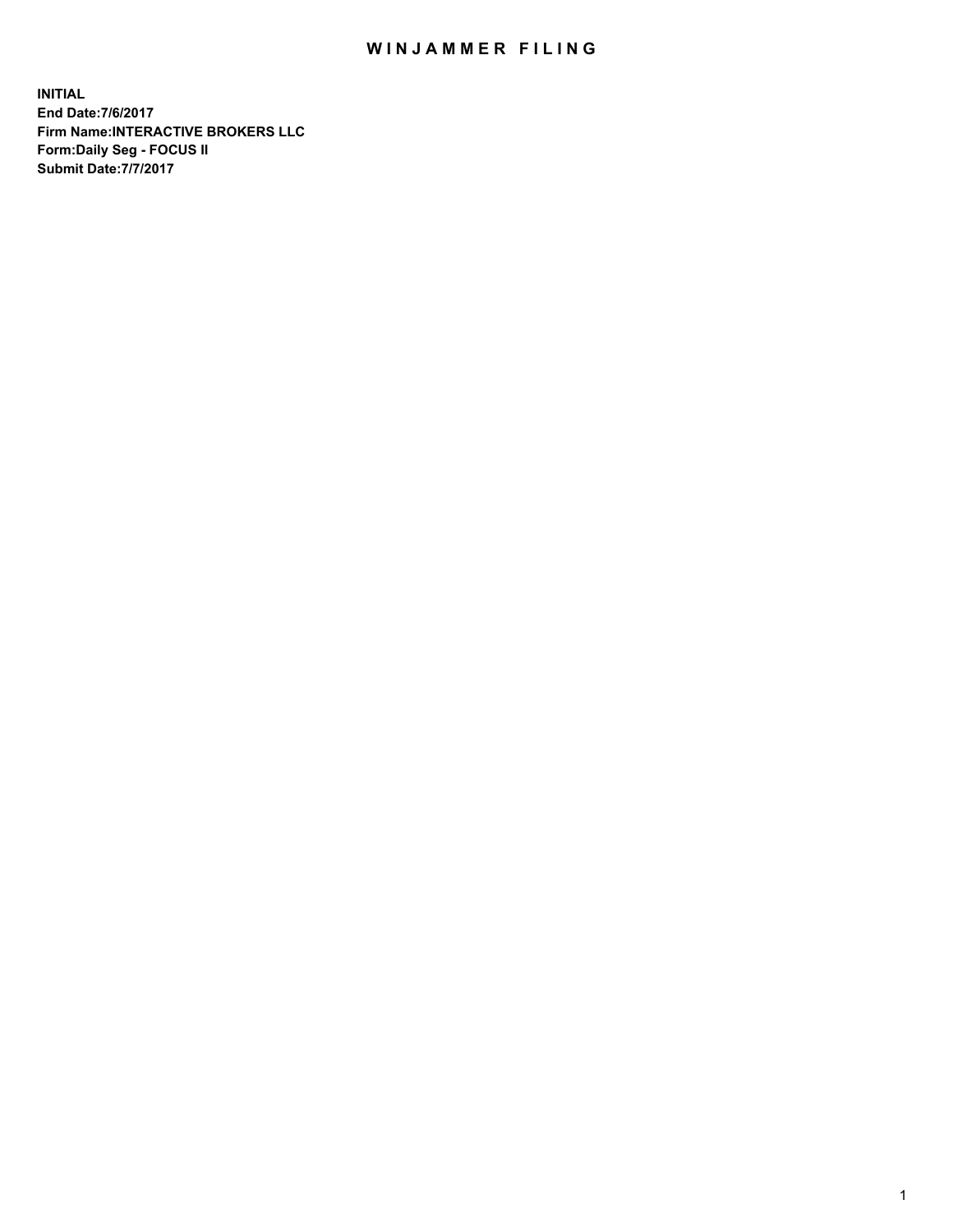## **INITIAL End Date:7/6/2017 Firm Name:INTERACTIVE BROKERS LLC Form:Daily Seg - FOCUS II Submit Date:7/7/2017 Daily Segregation - Cover Page**

| Name of Company<br><b>Contact Name</b><br><b>Contact Phone Number</b><br><b>Contact Email Address</b>                                                                                                                                                                                                                          | <b>INTERACTIVE BROKERS LLC</b><br>James Menicucci<br>203-618-8085<br>jmenicucci@interactivebrokers.c<br>om |
|--------------------------------------------------------------------------------------------------------------------------------------------------------------------------------------------------------------------------------------------------------------------------------------------------------------------------------|------------------------------------------------------------------------------------------------------------|
| FCM's Customer Segregated Funds Residual Interest Target (choose one):<br>a. Minimum dollar amount: ; or<br>b. Minimum percentage of customer segregated funds required:% ; or<br>c. Dollar amount range between: and; or<br>d. Percentage range of customer segregated funds required between:% and%.                         | $\overline{\mathbf{0}}$<br>0<br>155,000,000 245,000,000<br>0 <sub>0</sub>                                  |
| FCM's Customer Secured Amount Funds Residual Interest Target (choose one):<br>a. Minimum dollar amount: ; or<br>b. Minimum percentage of customer secured funds required:%; or<br>c. Dollar amount range between: and; or<br>d. Percentage range of customer secured funds required between: % and %.                          | $\overline{\mathbf{0}}$<br>0<br>80,000,000 120,000,000<br>0 <sub>0</sub>                                   |
| FCM's Cleared Swaps Customer Collateral Residual Interest Target (choose one):<br>a. Minimum dollar amount: ; or<br>b. Minimum percentage of cleared swaps customer collateral required:% ; or<br>c. Dollar amount range between: and; or<br>d. Percentage range of cleared swaps customer collateral required between:% and%. | $\overline{\mathbf{0}}$<br>$\overline{\mathbf{0}}$<br>0 <sub>0</sub><br>0 <sub>0</sub>                     |

Attach supporting documents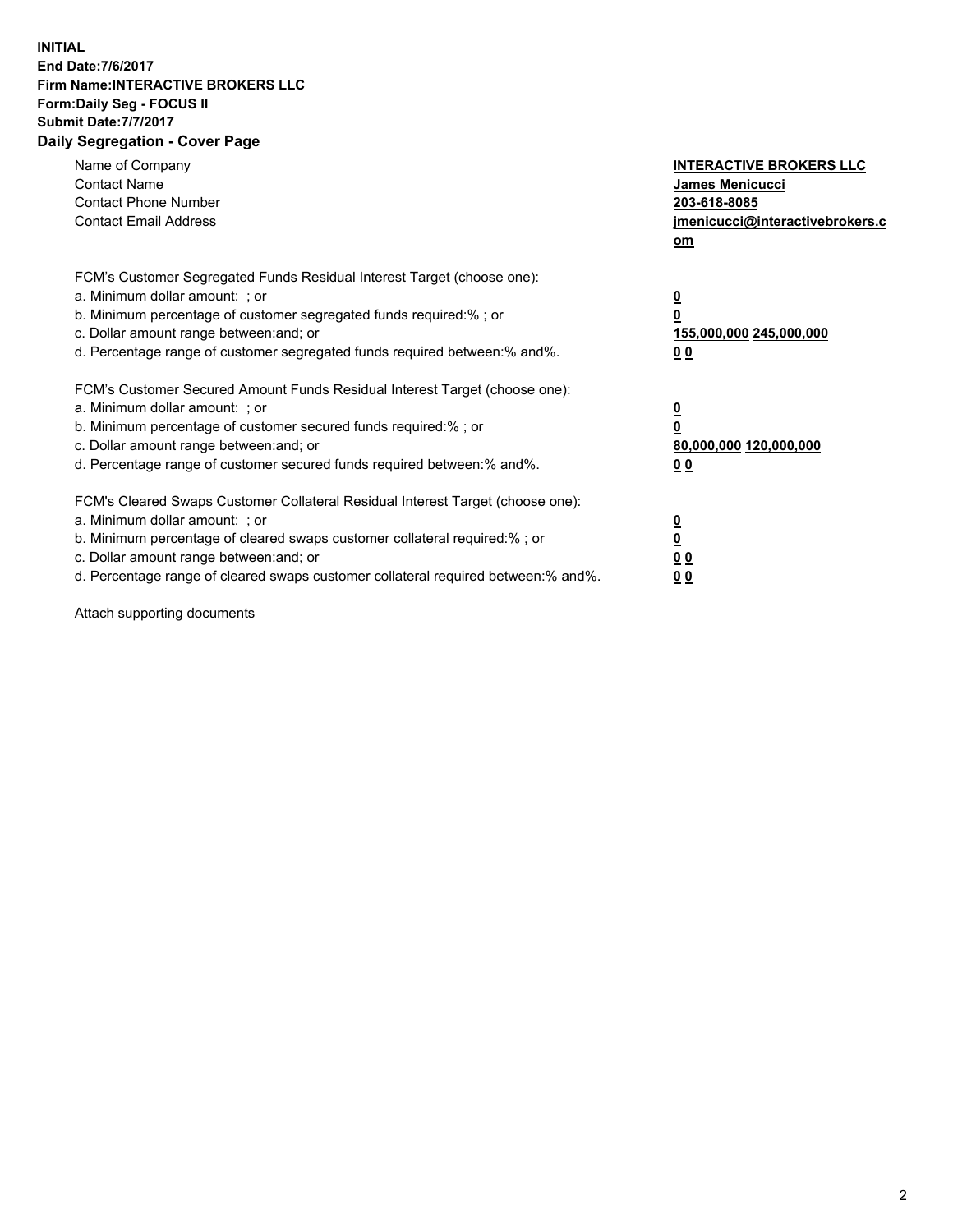**INITIAL End Date:7/6/2017 Firm Name:INTERACTIVE BROKERS LLC Form:Daily Seg - FOCUS II Submit Date:7/7/2017 Daily Segregation - Secured Amounts**

|     | Foreign Futures and Foreign Options Secured Amounts                                                        |                                  |
|-----|------------------------------------------------------------------------------------------------------------|----------------------------------|
|     | Amount required to be set aside pursuant to law, rule or regulation of a foreign                           | $0$ [7305]                       |
|     | government or a rule of a self-regulatory organization authorized thereunder                               |                                  |
| 1.  | Net ledger balance - Foreign Futures and Foreign Option Trading - All Customers                            |                                  |
|     | A. Cash                                                                                                    | 350,221,320 [7315]               |
|     | B. Securities (at market)                                                                                  | 0 [7317]                         |
| 2.  | Net unrealized profit (loss) in open futures contracts traded on a foreign board of trade                  | 14,298,848 [7325]                |
| 3.  | Exchange traded options                                                                                    |                                  |
|     | a. Market value of open option contracts purchased on a foreign board of trade                             | 59,392 [7335]                    |
|     | b. Market value of open contracts granted (sold) on a foreign board of trade                               | -33,585 [7337]                   |
| 4.  | Net equity (deficit) (add lines 1.2. and 3.)                                                               | 364, 545, 975 [7345]             |
| 5.  | Account liquidating to a deficit and account with a debit balances - gross amount                          | 2,404 [7351]                     |
|     | Less: amount offset by customer owned securities                                                           | 0 [7352] 2,404 [7354]            |
| 6.  | Amount required to be set aside as the secured amount - Net Liquidating Equity                             | 364,548,379 [7355]               |
|     | Method (add lines 4 and 5)                                                                                 |                                  |
| 7.  | Greater of amount required to be set aside pursuant to foreign jurisdiction (above) or line                | 364,548,379 [7360]               |
|     | 6.                                                                                                         |                                  |
|     | FUNDS DEPOSITED IN SEPARATE REGULATION 30.7 ACCOUNTS                                                       |                                  |
| 1.  | Cash in banks                                                                                              |                                  |
|     | A. Banks located in the United States                                                                      | 69,550,580 [7500]                |
|     | B. Other banks qualified under Regulation 30.7                                                             | 0 [7520] 69,550,580 [7530]       |
| 2.  | Securities                                                                                                 |                                  |
|     | A. In safekeeping with banks located in the United States                                                  | 343,642,420 [7540]               |
|     | B. In safekeeping with other banks qualified under Regulation 30.7                                         | 0 [7560] 343,642,420 [7570]      |
| 3.  | Equities with registered futures commission merchants                                                      |                                  |
|     | A. Cash                                                                                                    | $0$ [7580]                       |
|     | <b>B.</b> Securities                                                                                       | $0$ [7590]                       |
|     | C. Unrealized gain (loss) on open futures contracts                                                        | $0$ [7600]                       |
|     | D. Value of long option contracts                                                                          | $0$ [7610]                       |
|     | E. Value of short option contracts                                                                         | 0 [7615] 0 [7620]                |
| 4.  | Amounts held by clearing organizations of foreign boards of trade                                          |                                  |
|     | A. Cash                                                                                                    | $0$ [7640]                       |
|     | <b>B.</b> Securities                                                                                       | $0$ [7650]                       |
|     | C. Amount due to (from) clearing organization - daily variation                                            | $0$ [7660]                       |
|     | D. Value of long option contracts                                                                          | $0$ [7670]                       |
|     | E. Value of short option contracts                                                                         | 0 [7675] 0 [7680]                |
| 5.  | Amounts held by members of foreign boards of trade                                                         |                                  |
|     | A. Cash                                                                                                    | 68,177,369 [7700]                |
|     | <b>B.</b> Securities                                                                                       | $0$ [7710]                       |
|     | C. Unrealized gain (loss) on open futures contracts                                                        | 12,091,011 [7720]                |
|     | D. Value of long option contracts                                                                          | 59,392 [7730]                    |
|     | E. Value of short option contracts                                                                         | -33,585 [7735] 80,294,187 [7740] |
| 6.  | Amounts with other depositories designated by a foreign board of trade                                     | 0 [7760]                         |
| 7.  | Segregated funds on hand                                                                                   | $0$ [7765]                       |
| 8.  | Total funds in separate section 30.7 accounts                                                              | 493,487,187 [7770]               |
| 9.  | Excess (deficiency) Set Aside for Secured Amount (subtract line 7 Secured Statement<br>Page 1 from Line 8) | 128,938,808 [7380]               |
| 10. | Management Target Amount for Excess funds in separate section 30.7 accounts                                | 80,000,000 [7780]                |
| 11. | Excess (deficiency) funds in separate 30.7 accounts over (under) Management Target                         | 48,938,808 [7785]                |
|     |                                                                                                            |                                  |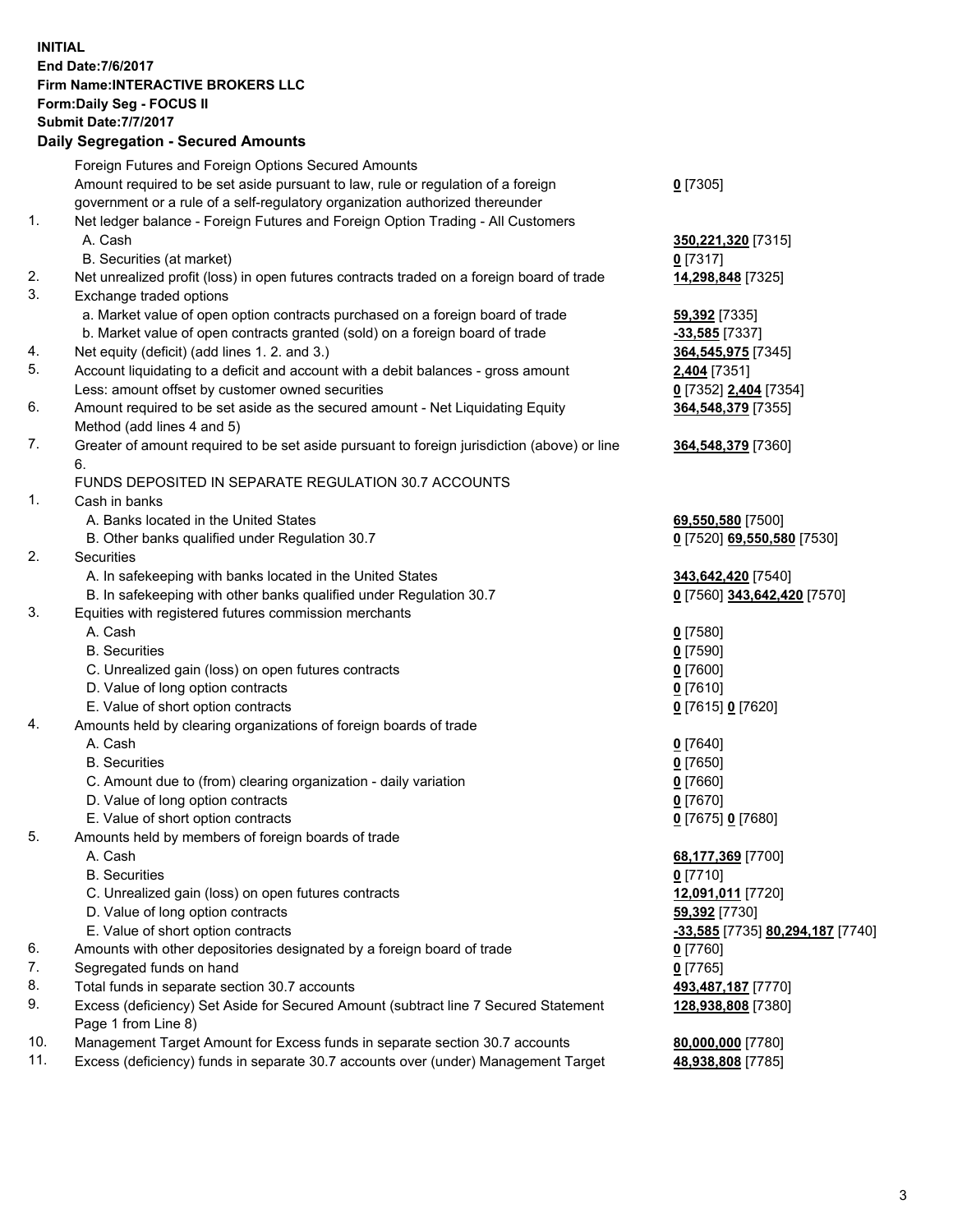**INITIAL End Date:7/6/2017 Firm Name:INTERACTIVE BROKERS LLC Form:Daily Seg - FOCUS II Submit Date:7/7/2017 Daily Segregation - Segregation Statement** SEGREGATION REQUIREMENTS(Section 4d(2) of the CEAct) 1. Net ledger balance A. Cash **4,295,397,455** [7010] B. Securities (at market) **0** [7020] 2. Net unrealized profit (loss) in open futures contracts traded on a contract market **-16,261,764** [7030] 3. Exchange traded options A. Add market value of open option contracts purchased on a contract market **238,718,628** [7032] B. Deduct market value of open option contracts granted (sold) on a contract market **-344,362,135** [7033] 4. Net equity (deficit) (add lines 1, 2 and 3) **4,173,492,184** [7040] 5. Accounts liquidating to a deficit and accounts with debit balances - gross amount **209,205** [7045] Less: amount offset by customer securities **0** [7047] **209,205** [7050] 6. Amount required to be segregated (add lines 4 and 5) **4,173,701,389** [7060] FUNDS IN SEGREGATED ACCOUNTS 7. Deposited in segregated funds bank accounts A. Cash **782,638,380** [7070] B. Securities representing investments of customers' funds (at market) **2,414,263,900** [7080] C. Securities held for particular customers or option customers in lieu of cash (at market) **0** [7090] 8. Margins on deposit with derivatives clearing organizations of contract markets A. Cash **522,508,114** [7100] B. Securities representing investments of customers' funds (at market) **743,444,065** [7110] C. Securities held for particular customers or option customers in lieu of cash (at market) **0** [7120] 9. Net settlement from (to) derivatives clearing organizations of contract markets **13,109,949** [7130] 10. Exchange traded options A. Value of open long option contracts **238,714,385** [7132] B. Value of open short option contracts **-344,352,271** [7133] 11. Net equities with other FCMs A. Net liquidating equity **0** [7140] B. Securities representing investments of customers' funds (at market) **0** [7160] C. Securities held for particular customers or option customers in lieu of cash (at market) **0** [7170] 12. Segregated funds on hand **0** [7150] 13. Total amount in segregation (add lines 7 through 12) **4,370,326,522** [7180] 14. Excess (deficiency) funds in segregation (subtract line 6 from line 13) **196,625,133** [7190] 15. Management Target Amount for Excess funds in segregation **155,000,000** [7194] 16. Excess (deficiency) funds in segregation over (under) Management Target Amount **41,625,133** [7198]

Excess